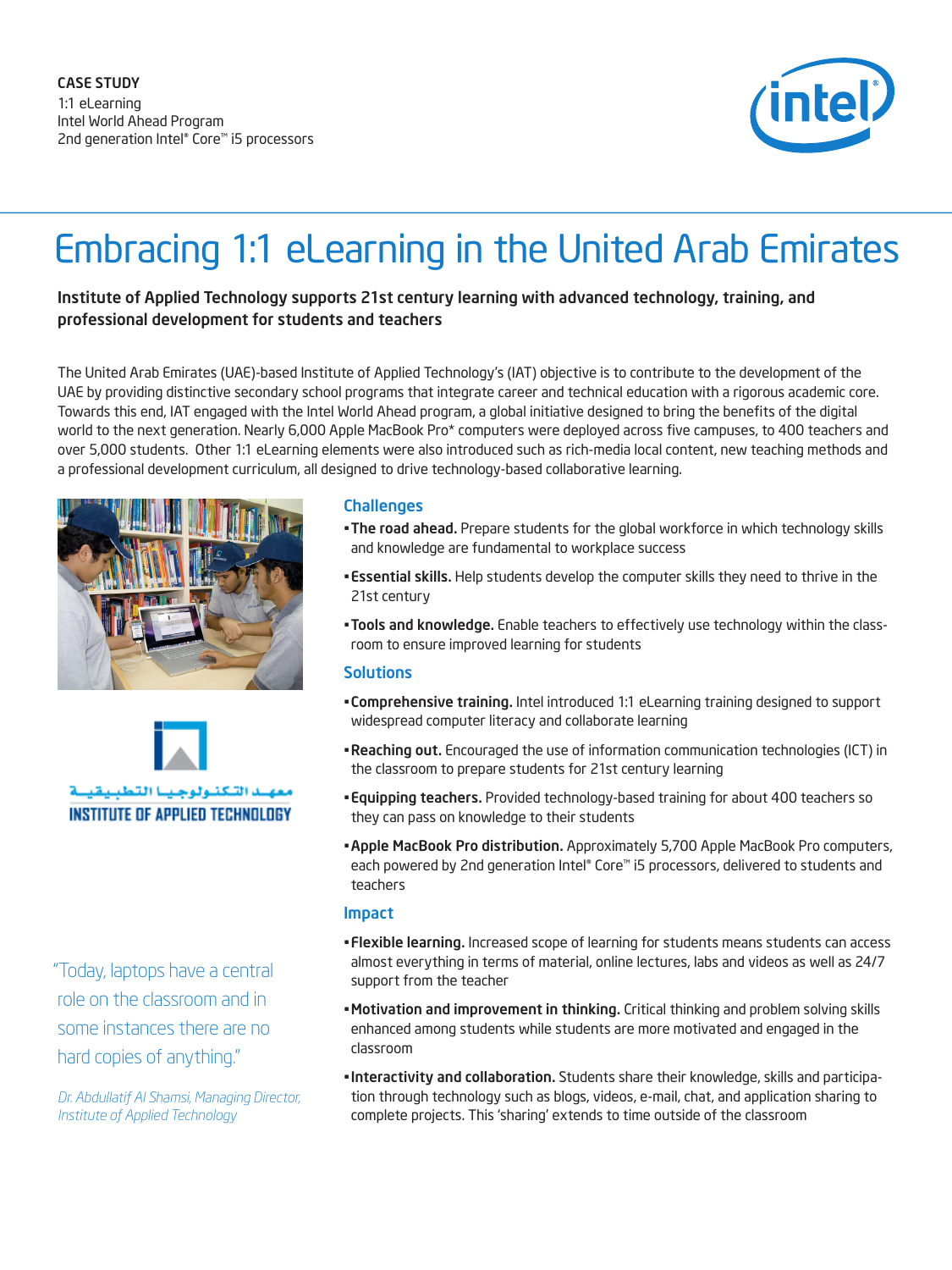# Teachers become role models for students in collaborative technology-based learning

The IAT in the UAE is a leading school for career technical education. Spread over five campus locations, it provides a core curriculum and clustered technology courses in engineering, applied engineering, information communication technology, and health science and technologies.

The curriculum is offered to grades nine to 12 (ages 14 to 17) and is strongly based on internationally recognized standards and assessments. Between July 2009 and July 2010, IAT bought approximately 5,700 Apple MacBook Pro computers powered by 2nd generation Intel Core i5 processors to engage in a 1:1 eLearning program.

1:1 eLearning provides each teacher and student with a dedicated laptop for use at school. Laptops serve as personal teaching and learning tools that are used throughout the day for many educational tasks and subjects. As a result, technology is integrated into the classroom, rather than confined to a PC lab.

1:1 eLearning prepares students for a world where technology is central to all that we do. Computer literacy is essential for most skilled jobs, while the Internet opens up a world of educational opportunity. Computers can and do motivate students to learn, make lessons more relevant to their lives, and enable them to participate in the global community. This philosophy is central to the Intel World Ahead Program, which brings the benefits of the digital age to people all over the world.

#### Intel/Apple MacBook Pro environment

Intel ran pre-project workshops with approximately 400 teachers from the IAT. This consisted of Intel Teach essentials and 1:1 test bed training. The goal was to familiarize the teachers with the aims of 1:1 eLearning and the planning of eLearning deployment.

In short, this training focused on the use of ICT and how this can drive forward

"Technology is now supporting the teacher-student relationships enabling a collaborative approach to study."

*Mr. Shadi O. Ayoub, Curriculum Developer, ICT, Institute of Applied Technology* 

computer-based learning in the IAT. Within this context the eLearning approach had several specific focuses<sup>1</sup>: :

- **Policy.** Encourage the use of ICT in individual learning and informed by the understanding that ICT competence is a fundamental component of global citizenship
- Professional development. Introduce the basic use of ICT within the classroom to improve teacher efficiency and promote its use to create communities of educational practice that create and share experience and content
- Pedagogy. Through the competent use of ICT the teacher becomes a role model for students, a learner, coach, mentor and facilitator
- **. Curriculum.** Use ICT to supplement curriculum content and as a tool for content creation and collaboration
- **Assessment.** Use ICT to conduct standardized assessments of and collect the results of students' endeavors as well as using it for cause-and-effect feedback loops to ensure continuous improvement
- . ICT. Starting with the MacBook Pro computers, encourage teachers and students to engage in pervasive use of technology such as using social networks like wikis and blogs, supporting collaboration between each other, and sharing of knowledge

Apple MacBook Pro computers were chosen as the best technology platform to support 1:1 eLearning. They have an advanced operating system which acts as a unified platform for lots of different applications; they are pre-loaded with relevant collaboration applications such as iLife\*, Chat Server\* and email as well as media-rich applications and multimedia software. Finally, they are fast and responsive, thanks to 2nd generation Intel Core i5 processors, and are light, durable and robust with a long battery life.

#### Old versus new

To establish the success of the 1:1 project, Intel devised a measurement model based on different classroom types ranging from a traditional 'old' style of teaching to new 'lighthouse' teaching values 2.

The old classroom. Technology is not used and teacher-student relationships are hierarchic and top down. The main teaching style is transfer of knowledge

#### Connecting people to a world of opportunity

The Intel World Ahead Program makes 21st century technology more affordable and accessible for millions of people worldwide.

Through hands-on collaboration with governments, telecommunications providers, technology companies, and other organizations, Intel World Ahead increases access to digital devices, the Internet, and local content. Working together with our partners, we develop longterm approaches that strengthen communities and encourage sustainable social and economic development.

Already, through more than 200 programs in over 70 countries, Intel World Ahead has helped to transform education, improve healthcare, and increase economic opportunities around the globe.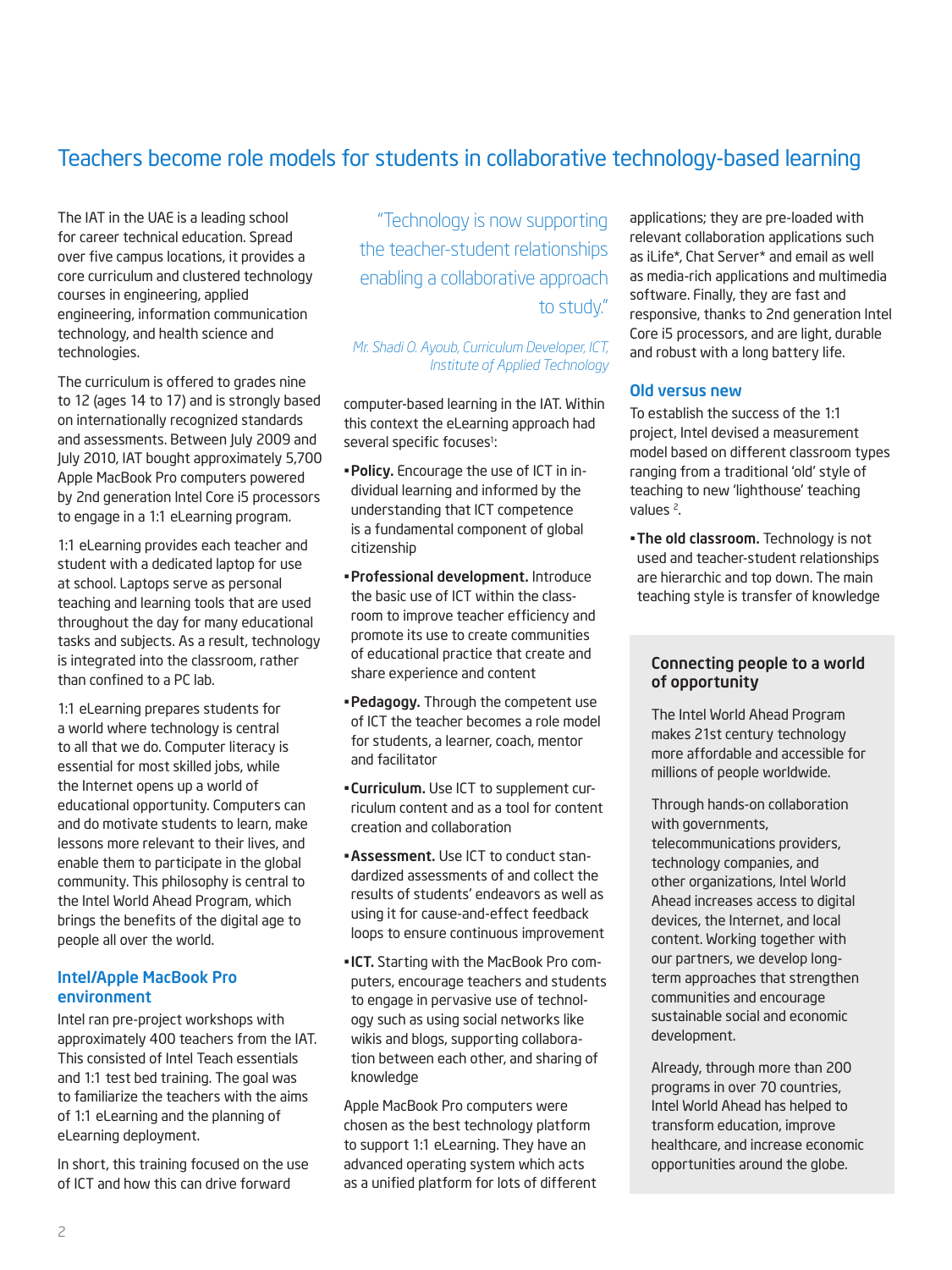

. The collaborative classroom. Technology is not used but the teacherstudent relationship is mentor-apprentice based. The dominant teaching style is the construction of knowledge by the student.

- The technology classroom. Technology is used but the teacher/student relationship is hierarchic and top down, with the main teaching style transfer of knowledge from teacher to student.
- The lighthouse classroom. Technology supports and underpins the learning and the teacher-student relationship, which is mentor-apprentice based. The dominant teaching style is construction of knowledge by the students themselves,

In this latter lighthouse classroom, technology enables exploration and experimentation ensuring a more individual approach to student needs and learning styles. Multimedia and collaboration tools are also used to support learning and teaching.

An extensive report, 'IAT 1:1 Mac Enhancement' created by Apple Computers produced an extensive conclusion about the success of the project, the barriers that were encountered and potential benefits for both teachers and students. In summary it reached the following conclusions:

#### Vision and professional development

Initially, the vision of the 1:1 program was not clear to teachers, which resulted in discussions about the definition of the program and issues related to the 1:1 projects and working with the MacBook Pro computers.

Teachers appreciated the MacBook Pro computers but initially lacked the knowledge to use them effectively. This led to requests for MacBook Pro training, which resulted in peer review and help centering on technological issues.

Also, at first, some teachers complained that the computers were a distraction. But they then realized that engaging the students before the introduction of MacBook Pro computers was sometimes difficult and that the computers actually helped gain the attention of the students.

Some of the teachers also thought that the Macbook Pro computers were viewed by the students as toys. This reflected the view that there was a fundamental misunderstanding of the use of computers in the classroom.

However, as collaboration and teamwork improved, the value of the computers became evident. Ultimately, the teachers became familiar with the concept of student-centered learning and a projectbased approach to some subjects.

### Digital content and digital learning

Existing digital content in the classroom such as text, programs, simulations and video, was built upon, with a marked bias towards classical text-based content. However, innovative projects, such as collaborative assignments for students and student reports in the form of an iMovie\* were noted.

Teachers also reported on their own initiatives to record instructional material, though sometimes these attempts did not fully develop because of technical issues. One example was, the lack of access to an internal wiki and blogging server, though

"To date, there have been positive results with astounding progress made; from project-based learning to more digital content and parents, students and teachers all embracing 1:1 eLearning."

*Dr. Abdullatif Al Shamsi, Managing Director, Institute of Applied Technology*

these services were eventually accessed via external servers. Other issues included lack of bandwidth to transport large files, no sharing space on central servers and unwillingness by central IT to let students install software needed for the classroom.

#### Challenges and solutions

The project revealed challenges in the current implementation of 1:1 eLearning at the IAT. For example, MacBook Pro repair processes need to be optimized to ensure that all students have a fully functioning computer in the classroom or a swap unit so a student can continue to work if their computer is broken.

Another area for improvement was the use of Microsoft Windows\*. Windows use became common because teachers and students were not familiar with the Mac OS X\*. However, use of Windows means that the full potential of the MacBook Pro is not unlocked. Overcoming the widespread usage of Windows could be achieved by changing the curriculum to ensure Windows usage is not overly emphasized, so the curriculum does not create learning materials that require Windows. It would be useful to create a safe environment for teachers to familiarize themselves with the use of OS X.

Not all of the 400 teachers had enough skills and competence to teach in a 1:1 environment. This can be addressed by clearly communicating vision, removing technical issues that hinder adoption and providing a continual program of professional development. Making use of student helpers could also be beneficial.